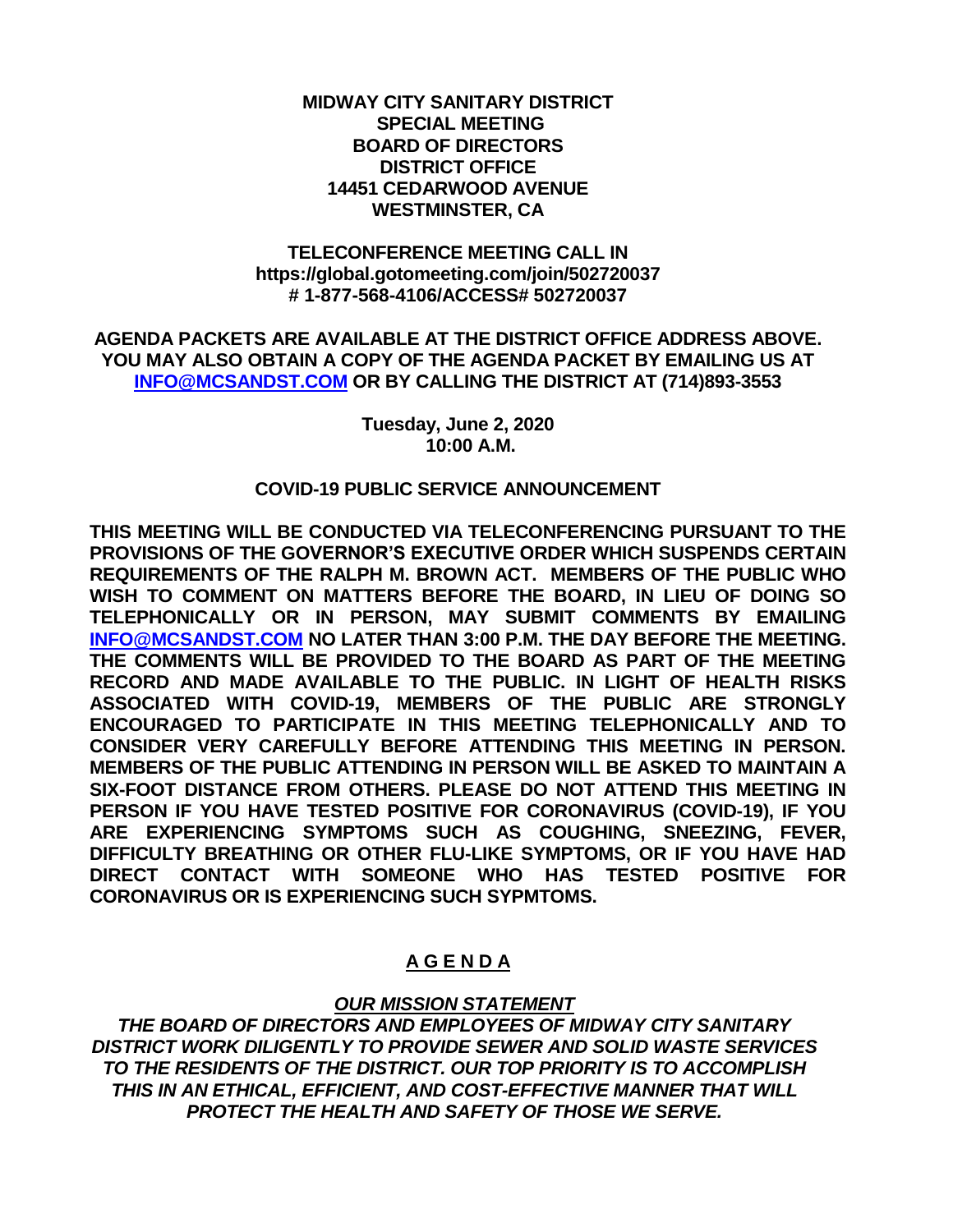In accordance with the requirements of California Government Code Section 54954.2, this Agenda is posted not less than 72 hours prior to the meeting date and time above. All written materials relating to each agenda item are available for public inspection in the office of the Board Secretary.

In the event any matter not listed on this agenda is proposed to be submitted to the Board for discussion and/or action, it will be done in compliance with Section 54954.2, or as set forth on a Supplemental Agenda posted not less than 72 hours prior to the meeting.

Please Note: The District complies with the provisions of the Americans with Disabilities Act (ADA). Anyone needing special assistance please contact the District's Secretary at (714) 893-3553, at least one business day prior to the meeting so that we may accommodate you.

# **1. CALL TO ORDER/PLEDGE OF ALLEGIANCE AND INVOCATION**

**2. ROLL CALL**

# **3. PUBLIC COMMENTS:**

All persons wishing to address the Board on specific Agenda items or matters of general interest should do so at this time. As determined by the President, speakers may be deferred until the specific item is taken for discussion and remarks may be limited to three (3) minutes.

# **4. APPROVAL OF THE MINUTES OF THE SPECIAL MEETING OF MAY 19, 2020** *(Roll Call Vote)*

# **5. APPROVAL OF EXPENDITURES**

A. Approval of Demands in the Amount of \$ 190,626.44 *(Roll Call Vote)*

## **6. REPORTS**

The President, General Manager, General Counsel and other staff present verbal reports on miscellaneous matters of general interest to the Directors. These reports are for information only and require no action by the Directors.

- A. Report of President
- B. Report of General Manager
- C. Report from Orange County Sanitation District (OCSD) Meeting on May 27, 2020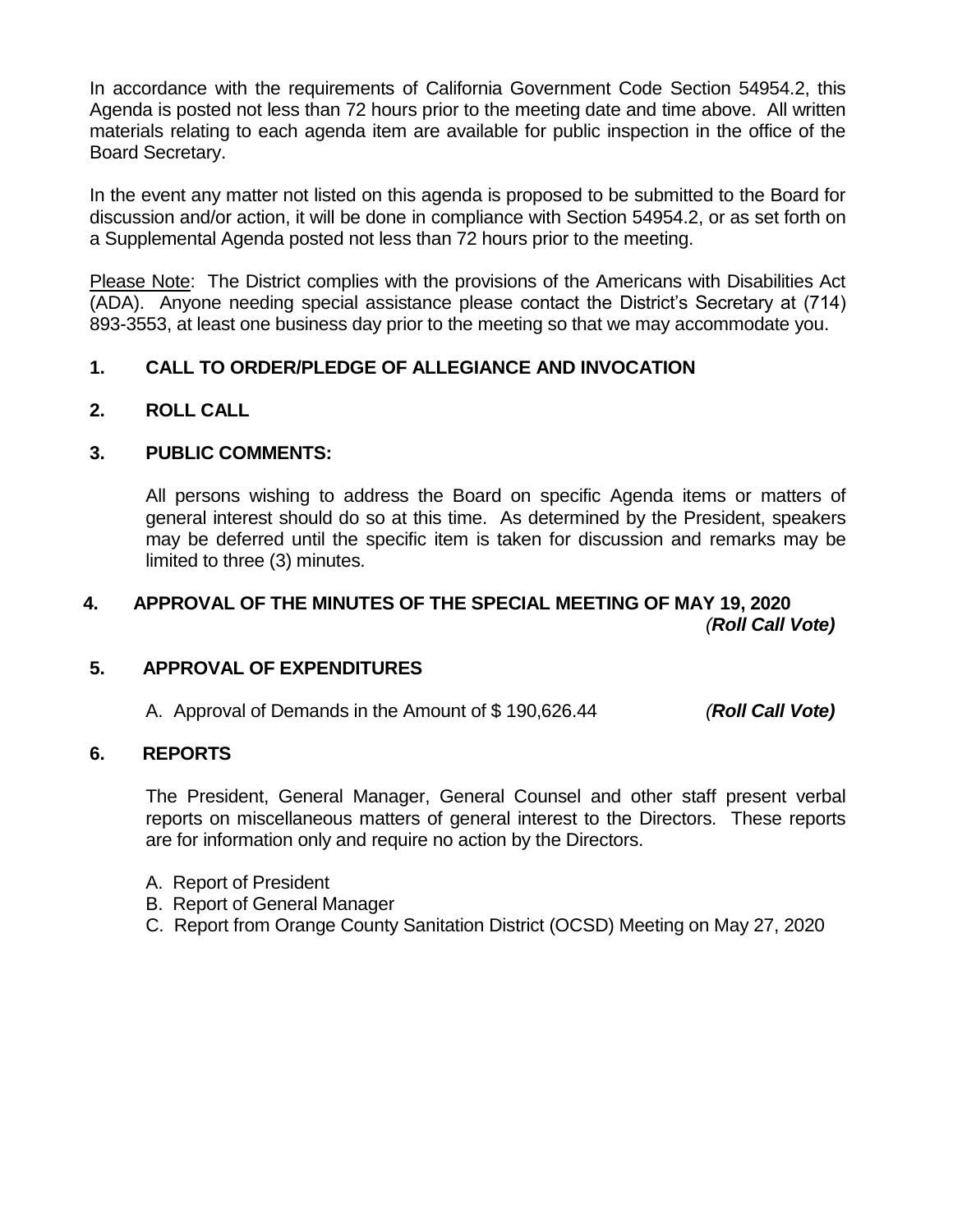# **7. CONSENT CALENDAR** *(Roll Call Vote)*

All matters listed on the Consent Calendar are considered routine and will be acted upon at the same time unless separate discussion and/or action is requested by a Board Member, the public, or staff.

None

#### **8. OLD BUSINESS**

None

#### **9. NEW BUSINESS**

A. Consider Appointment of Director Rice to Treasurer from Treasurer Pro-Tem and appoint a new Secretary/Treasurer Pro-Tem *(Roll Call Vote)*

B. Consider Approval of Continued Lift Station Maintenance and Agreement with PumpMan for Fiscal Year 2020/2021 *(Roll Call Vote)*

C. Consider Approval of July 25, 2020 Clean up Event at the District to Help the Community Dispose of Items after Covid-19 Stay at Home Order is Lifted

*(Roll Call Vote)*

D. Discussion and Consideration to Temporarily Increase the Number of Bulky Items the District Picks Up at each Location from Two (2) to Six (6) for the First Three (3) Weeks of Restarting the Program on Monday, June 8, 2020 and Ending on Friday June 26, 2020 *(Roll Call Vote)*

E. Discuss and Consider Changing the Midway City Sanitary District's Regularly Scheduled Board Meeting on Tuesday June 16, 2020 at 5:30 P.M. to Special Teleconference Meeting held in the Afternoon to Accommodate Director S. Contreras Amid the COVID-19 Pandemic *(Roll Call Vote)*

F. Discussion and Consideration of the Multi-language Media and Publication Outreach and Recycling Mailer for July 2020 and Including July 25, 2020 Clean up Event at the District *(Roll Call Vote)*

G. Consider Approval of Delta Dental PPO Dividend Refund Payments to Eligible Employees Who Made Contributions Towards Dependent Coverage for Dental Benefits *(Roll Call Vote)*

#### **10. INFORMATIONAL ITEMS**

A. California Special Districts Association (CSDA) 2020 Annual Conference Cancelled